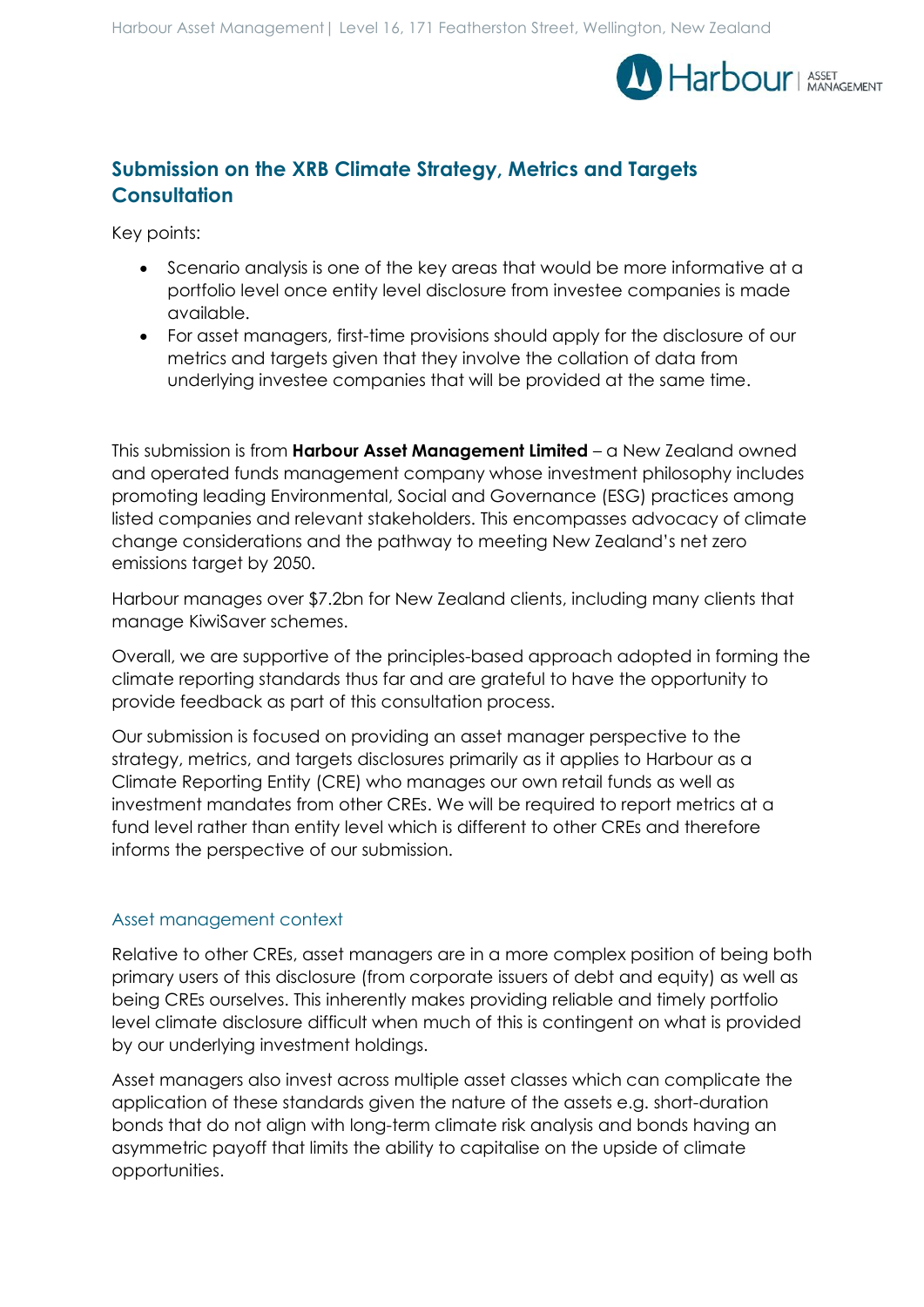

It is not uncommon for asset managers to offer several different funds that may have the same governance structure but that may have different climate strategies and metrics which would all be required to report separately at the fund level. Asset managers also use fund-of-fund structures and external managers that may operate in different countries that do not have mandatory reporting obligations which makes the collection of look-through data more complex.

Given these concerns, we would recommend explicit guidance for the asset management industry on how these standards should be applied and ideally "firsttime" provisions offered to allow time to assess disclosure from underlying investments. Exclusions and omissions should also be permitted where data remains impossible to gather, is of poor quality or unverified.

## Strategy

We are broadly supportive of the disclosures proposed under the strategy section and agree with the first-time provisions relating to transition and adaptation plans as well as the quantification of financial impacts.

We value the use of scenario analysis however believe that the scenarios should be prescribed for better comparability. We acknowledge the intent to give CREs flexibility to select the most relevant scenario greater than 2 degrees for their industry/business. However this may cause significant variation in which scenarios are used in practice and may be arbitrarily selected instead of aligning with scientific pathways already created such as the Representative Concentration Pathways (RCPs) adopted by the Intergovernmental Panel on Climate Change (IPCC).

Inconsistent scenarios may not provide useful information to primary users and particularly for asset managers. Scenario inconsistency among investee companies will further complicate portfolio level scenario analysis. Using RCP pathways such as 4.5 or 8.5, would provide a consistent series of assumptions and credibility given the scientific research conducted by the IPCC and NIWA without creating an unnecessary resource and cost burden to develop new scenarios for each industry/entity.

Scenario analysis is one of the key areas that would be more informative at a portfolio level once entity level disclosure from investee companies is made available hence our suggestion for a first-time provision applying for asset manager CREs. Voluntary TCFD disclosure to date has been lacking in scenario analysis so any portfolio level assessments are limited to historic emissions trajectories and/or assuming companies are on track to meeting their climate targets, which does not provide a fully informed view.

Regarding the defined terms 'business model, strategy and financial planning' these will need to be adapted to a fund level context for asset managers (whether disclosures are consolidated or not) e.g. how fund strategy is impacted by climate-